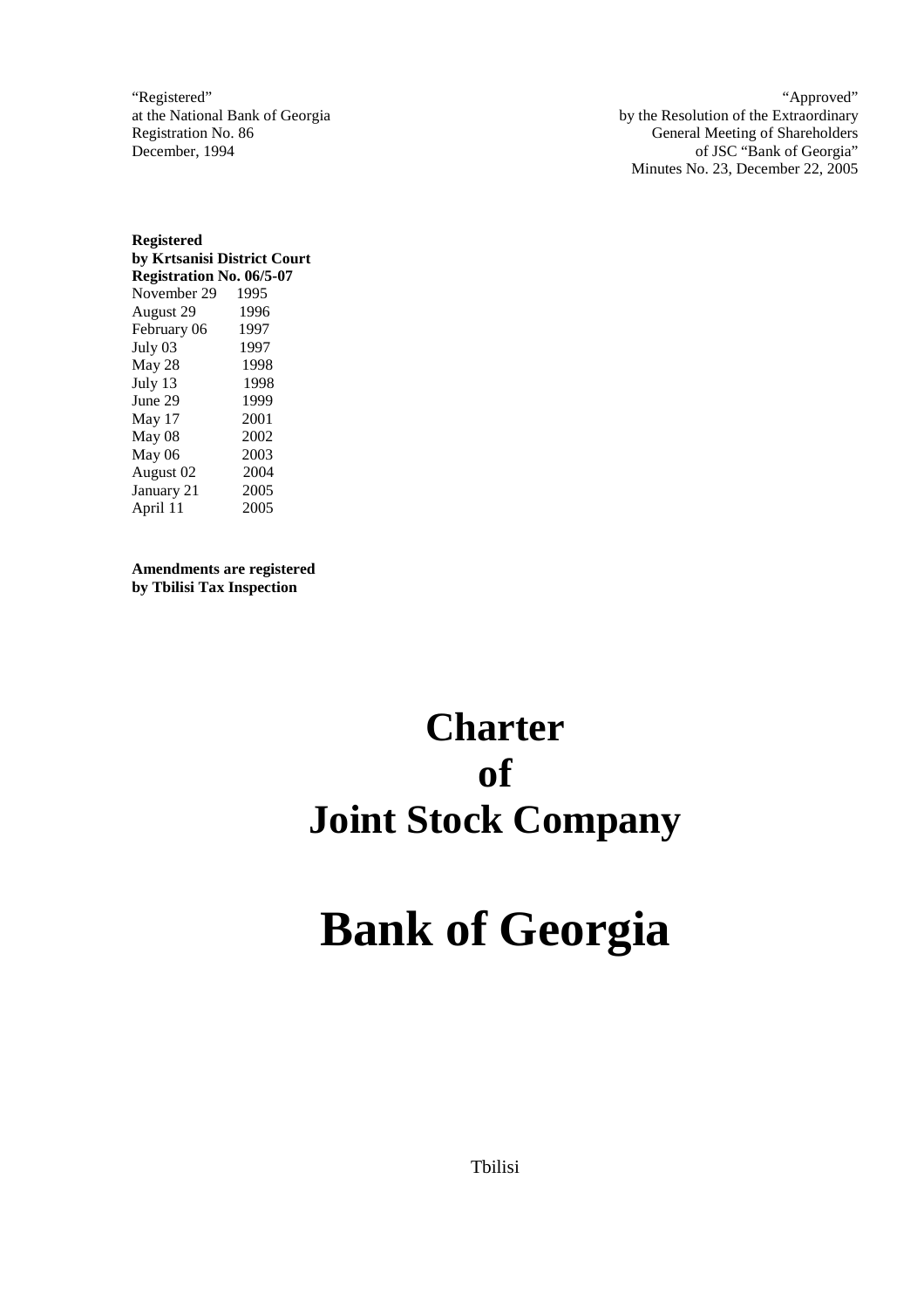## TABLE OF CONTENTS

| Article 1  |
|------------|
| Article 2  |
| Article 3  |
| Article 4  |
| Article 5  |
| Article 6  |
| Article 7  |
| Article 8  |
| Article 9  |
| Article 10 |
| Article 11 |
| Article 12 |
| Article 13 |
| Article 14 |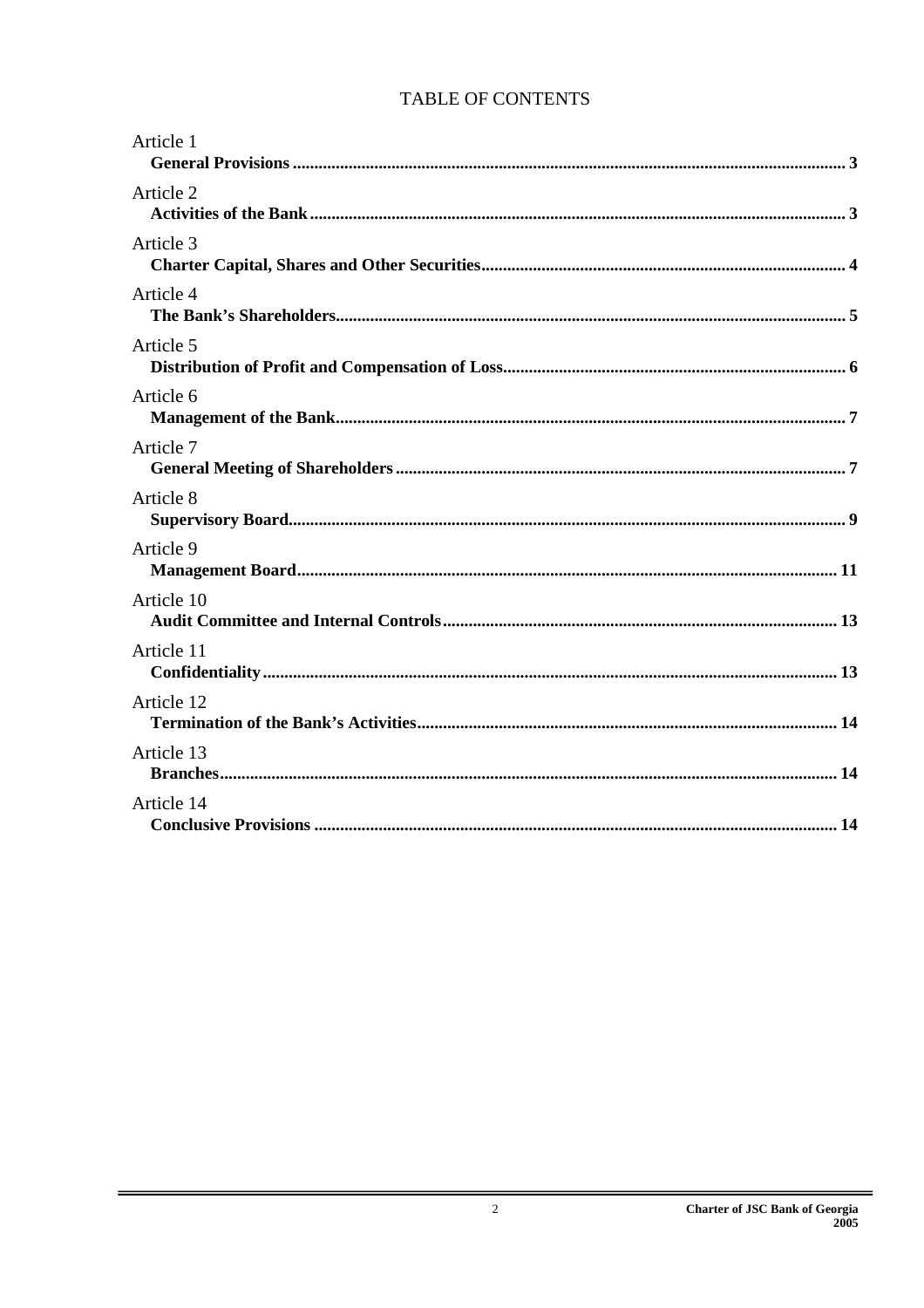#### **Article 1 General Provisions**

- 1.1. Joint Stock Company Bank of Georgia (hereinafter referred to as the "Bank"), as an universal commercial bank, was established on the basis of resolution #288 of the Cabinet of Ministeres of the Republic of Georgia "on State-owned organizations, organizational measures for the merger of state-owned organizations and transformation of state-owned organizations into the joint stock companies" dated April 14, 1993, decree # 178 of the Head of the State of the Republic of Georgia on "Regulating the process of privatization and accelerating some of the measures" dated May 29, 1994 and the law of Georgia on "Activities of banks in the Republic of Georgia" dated August 2, 1994.
- 1.2. The Bank is a legal entity. The rights and obligations of the Bank are determined by the present Charter, the Law of Georgia on "Entrepreneurship", Law of Georgia on "Activities of Commercial Banks", instructions of National Bank of Georgia and all other applicable laws of Georgia.
- 1.3. The Bank has its corporate name, the stamp and logotype, as well as other relevant requisites thereof:
	- − Full name in Georgian: saaqcio sazogadoeba `saqarTvelos banki~
	- − Full name in English: Joint Stock Company Bank of Georgia
- 1.4. The Bank's registered office is located at 3 Pushkin Street, Tbilisi, 0105, Georgia
- 1.5. Time-period of the Bank's activities is unlimited.
- 1.6. The fiscal year of the Bank coincides with the calendar year. It consists of twelve months, starting from January 1 and ending on December 31.
- 1.7. The Bank is established for the purpose of generating profits by long-term, permanent and independent entrepreneurial activities.
- 1.8. The Bank has its own property and it can appear in legal transactions under its own name, acquire property and non-property rights, undertake obligations, and be a claimant or defendant in the Court, Arbitration Court and Mediation Court.
- 1.9. The Bank has its independent balance sheet, is entitled to open settlement and other types of accounts (including foreign currency accounts) in Georgia and foreign countries.
- 1.10. The Bank is not liable for its Shareholders' obligations and the Shareholders are liable for the Bank's obligations up to the amount of their respective contributions to the Bank's Charter Capital.

#### **Article 2 Activities of the Bank**

- 2.1. The Bank carries out its activities in accordance with the Law of Georgia on "Entrepreneurship" dated October 28, 1994 (as amended from time to time), Law of Georgia on the "Activities of Commercial Banks" dated February 23, 1996 (as amended from time to time), decrees, resolutions and other regulations of National Bank of Georgia, documented administrative and accounting procedures, terms, conditions and limitations attached to the banking licenses, other laws of Georgia and the present Charter. If there is no regulation or decree of the National Bank of Georgia for specific banking activity, the Bank will act in accordance with international banking practices.
- 2.2. In accordance with the license issued by the National Bank of Georgia, the Bank provides lending, financial, settlement, cash and other banking services, including:
	- 2.2.1. Attracting interest bearing and non-interest bearing (callable, time and other) deposits and other repayable payment instruments;
	- 2.2.2. Issuance of loans, including, without limitation, consumer, mortgage, unsecured and other types of loans, factoring operations with the right of recourse and without such rights, financing commercial transactions, issuance of guarantees, letters of credit and acceptance bills, including forfeits.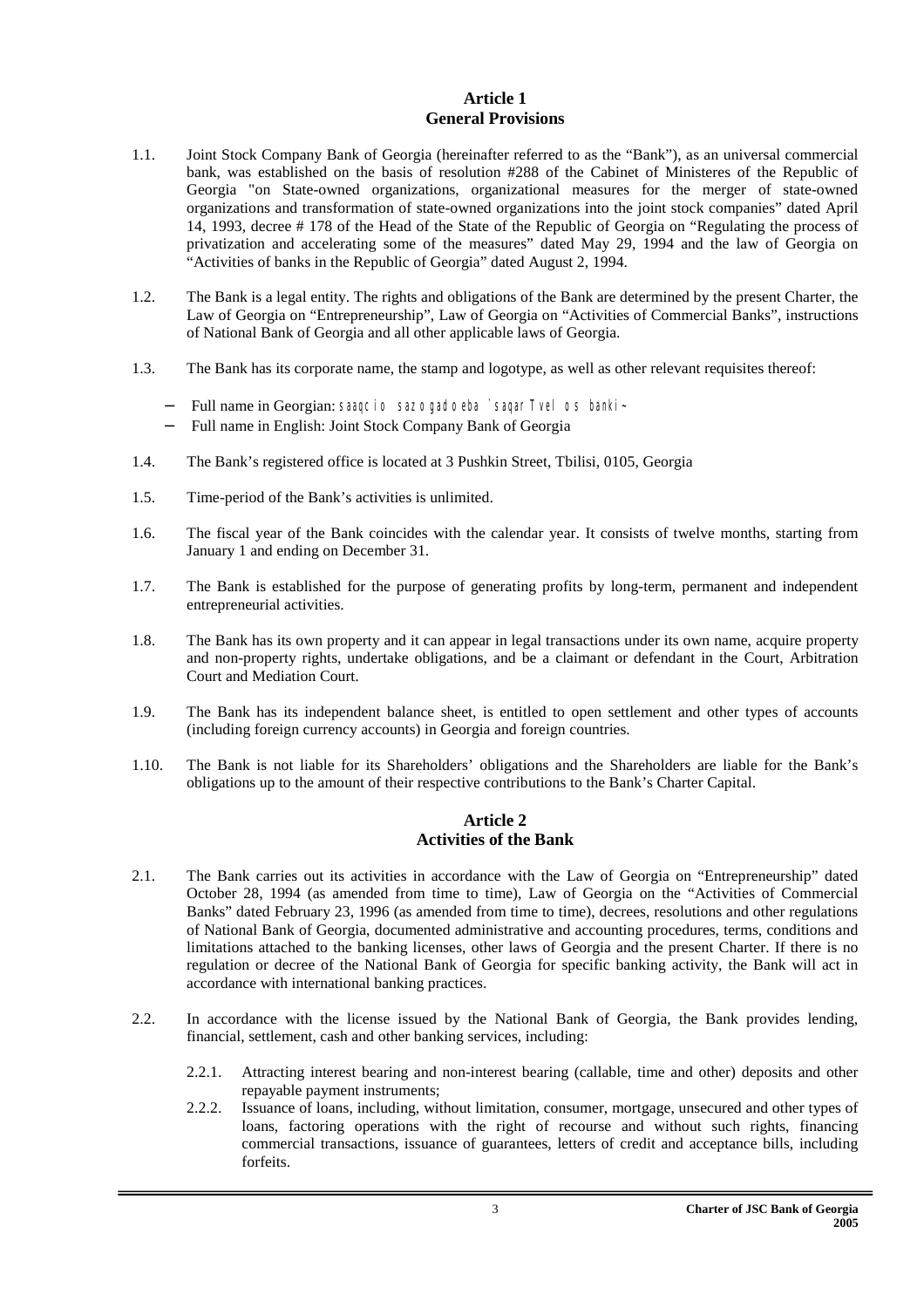- 2.2.3. Purchase and sale of cash documents (including, without limitation, cheques, promissory notes and depositary certificates), securities, futures and options with debt instruments or interest, currency and interest instruments, debt documents, foreign currencies, precious metals and gems by the Bank's own or clients' financial means;
- 2.2.4. Carrying out cash and non-cash transactions, providing cash collection services;
- 2.2.5. Issuance and circulation of payment tools (payment notes, cheques and bills of exchange);
- 2.2.6. Intermediary services on financial markets;
- 2.2.7. Carrying out operations, attracting and placement of funds on behalf of clients (trust operations);
- 2.2.8. Keeping and record maintenance for valuables, including the securities;
- 2.2.9. Credit-information services;
- 2.2.10. Services related to any of the activities provided above;
- 2.2.11. Any other type of banking activity carrying out of which is permitted for the Bank under the laws of Georgia.
- 2.3. When carrying out its activities the Bank is obliged to comply with the economic limits and economic standards set by the National Bank of Georgia.
- 2.4. The Bank shall adhere to the rules and regulations set forth by the banking legislation of Georgia regarding holding the equity interests by the Bank in other legal entities.

#### **Article 3 Charter Capital, Shares and Other Securities**

- 3.1. The total Declared Charter Capital of the Bank amounts to GEL 19,783,409 (nineteen million seven hundred eighty-three thousand four hundred nine).
- 3.2. The Bank's total declared Charter Capital is divided into 19,783,409 (nineteen million seven hundred eighty-three thousand four hundred nine) common shares. Par value per share is GEL 1.00 (one). Each common share entitles one vote to its owner at the General Meeting of Shareholders. The Bank will issue the shares only in case of full payment of their par value.
- 3.3. The Bank has the right to issue preferred shares in accordance with the laws of Georgia. Such preferred shares shall form part of the Charter Capital and entitle their owners to a specific rate of dividend. The amount and rules of preferred dividend payout will be defined under the relevant share issue prospectus (if any) in accordance with the applicable laws. Preferred shares will not be entitled to voting rights at the General Meeting of Shareholders.
- 3.4. Holders of the Bank's shares shall have a preemptive right to acquire additional shares issued by the Bank, in the same proportion which the par value of such holder's shares bears to the total par value of all shares outstanding immediately prior to the issuance of such additional shares; except that such right shall not exist with respect to the shares issued out of the part of Authorized Capital designated by the General Meeting of the Shareholders for employee stock ownership purposes in accordance with section 3.10 below. In all other cases, cancellation / waiver of preemptive rights to the newly issued shares shall be approved by the General Meeting of the Shareholders in accordance with sub-section 7.3.3 and section 7.5.
- 3.5. Maintenance of the register of the Bank's shares shall be carried out by an independent registrar in accordance with the established procedures.
- 3.6. General Meeting of Shareholders is authorized to make decisions on increasing or decreasing the Bank's Charter Capital via issuing new or canceling the existing shares (in the cases envisaged by the applicable laws). Acquisition price of newly issued shares shall not be less than nominal value per share.
- 3.7. Charter Capital can be increased by means of the conversion of reserve funds into the Charter Capital. In such case, the cancellation of the Shareholders' preemptive rights to subscribe for any newly issued share is forbidden.
- 3.8. For the purposes of increasing the Charter Capital, the Bank may issue other securities convertible into common and/or preferred shares.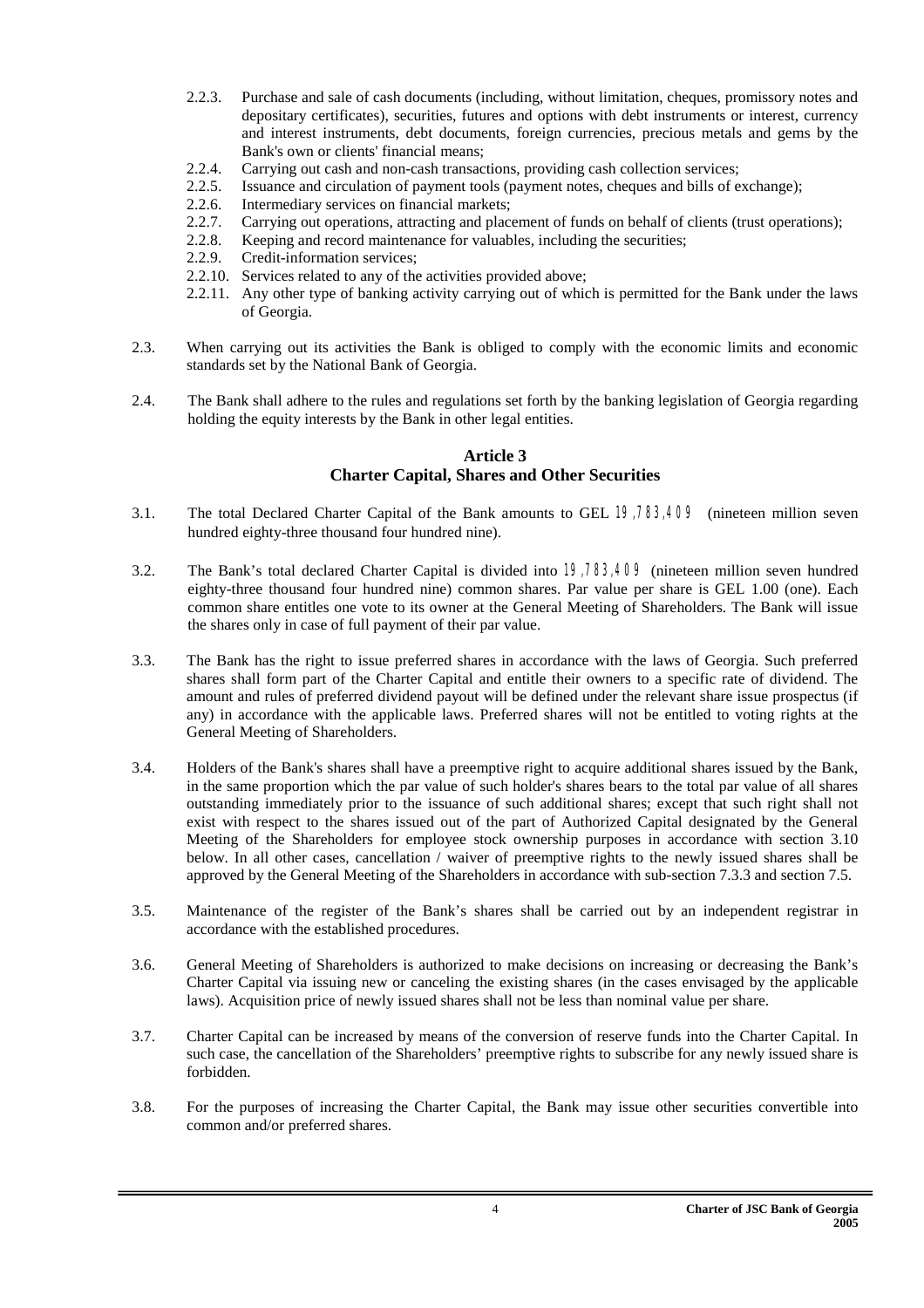- 3.9. When increasing the Bank's Charter Capital via Authorized Capital, the Bank's management is entitled, with the approval of the Supervisory Board, to fully or partially increase the Charter Capital up to the amount indicated in the relevant resolution by means of issuing new shares. The resolution of the General Meeting of Shareholders regarding the increase of Charter Capital via Authorized Capital shall include whether or not and in what amount the increase affects the preferred and common shares, as well as the term of the authorization (such term shall not exceed five (5) years).
- 3.10. If and when so decided by the General Meeting of the Shareholders, part / all of the Authorized Capital may be allotted for employee share ownership plan as approved by the Supervisory Board. In such case, issuance of the new shares for any other purposes out of such (part of) Authorized Capital so designated for the employee share ownership plan shall be forbidden. For avoidance of any doubt, if and when the General Meeting of the Shareholders votes for approval of part / all of the Authorized Capital for the employee share ownership plan, the shares issued out of such Authorized Capital (respective part thereof) shall be free of any preemptive rights.
- 3.11. The Bank may redeem its shares in accordance with the rules and in the amount defined by the relevant laws. Except for the mandatory redemption of the shares envisaged by the applicable laws, the Bank has the right to purchase and subsequently sell its own shares (the "Treasury Shares"). The maximum amount of the Treasury Shares shall be ten percent (10%) of the total number of shares outstanding. The Bank's Treasury Shares are not accounted for during the vote count, dividend distribution, liquidation and enforcement of other rights with respect to the shares. The same rule applies to the shares owned by the subsidiaries, save that the shares held by the subsidiaries on behalf of their clients / customers (i.e. where the subsidiary acts as a nominee holder of the shares) shall have the voting, dividend and other similar rights.
- 3.12. The Bank has the right to issue bonds and other securities on the basis of the resolution by the Supervisory Board.

#### **Article 4 The Bank's Shareholders**

- 4.1. The Bank's shareholders are those persons who hold the shares of the Bank under the established rules and regulations and are registered with the share registrar of the Bank. The Bank's shareholders may be the legal entities established in Georgia or in foreign countries, citizens of Georgia and of other countries.
- 4.2. The shareholders have the rights to the following:
	- 4.2.1. attend or be represented at the general meeting of shareholders and take part in the voting (holders of the common shares);
	- 4.2.2. participate in the distribution of profit and receive their pro rata share of dividends;
	- 4.2.3. dispose of their shares in accordance with the rules defined by laws;
	- 4.2.4. in case of the liquidation of the Bank, receive their pro rata share of the assets remaining after the payment of the claims of the creditors;
	- 4.2.5. holder(s) of five percent or more of the outstanding shares are entitled to request the special inspection of the business activities and the annual balance sheet if they believe in their reasonable judgment that material irregularities have taken place. Such request shall be submitted in writing to the Supervisory Board. Within fifteen (15) days from the date of acceptance of the written request the Supervisory Board may:
		- (a) instruct the Management Board to arrange for the carrying out at the Bank's expense special inspection if it shares the concern of the shareholder(s); or
		- (b) refuse to carry out special inspection at the expense of the Bank and allow such shareholder(s) to perform the inspection at its (their) own expense, if it believes in its reasonable judgment that no material irregularities have taken place. In such case, if the inspection reveals any material irregularities, the Bank shall compensate the shareholder(s) for any costs and expenses pertaining to such inspection; or
		- (c) refuse to carry out special inspection and not allow the shareholder(s) to perform the inspection at its (their) own expense, if it believers in its reasonable judgment that (i) no material irregularities have taken place, and (ii) performing the special inspection by the shareholder(s) may be against the interest of the Bank (e.g. due to competition, confidentiality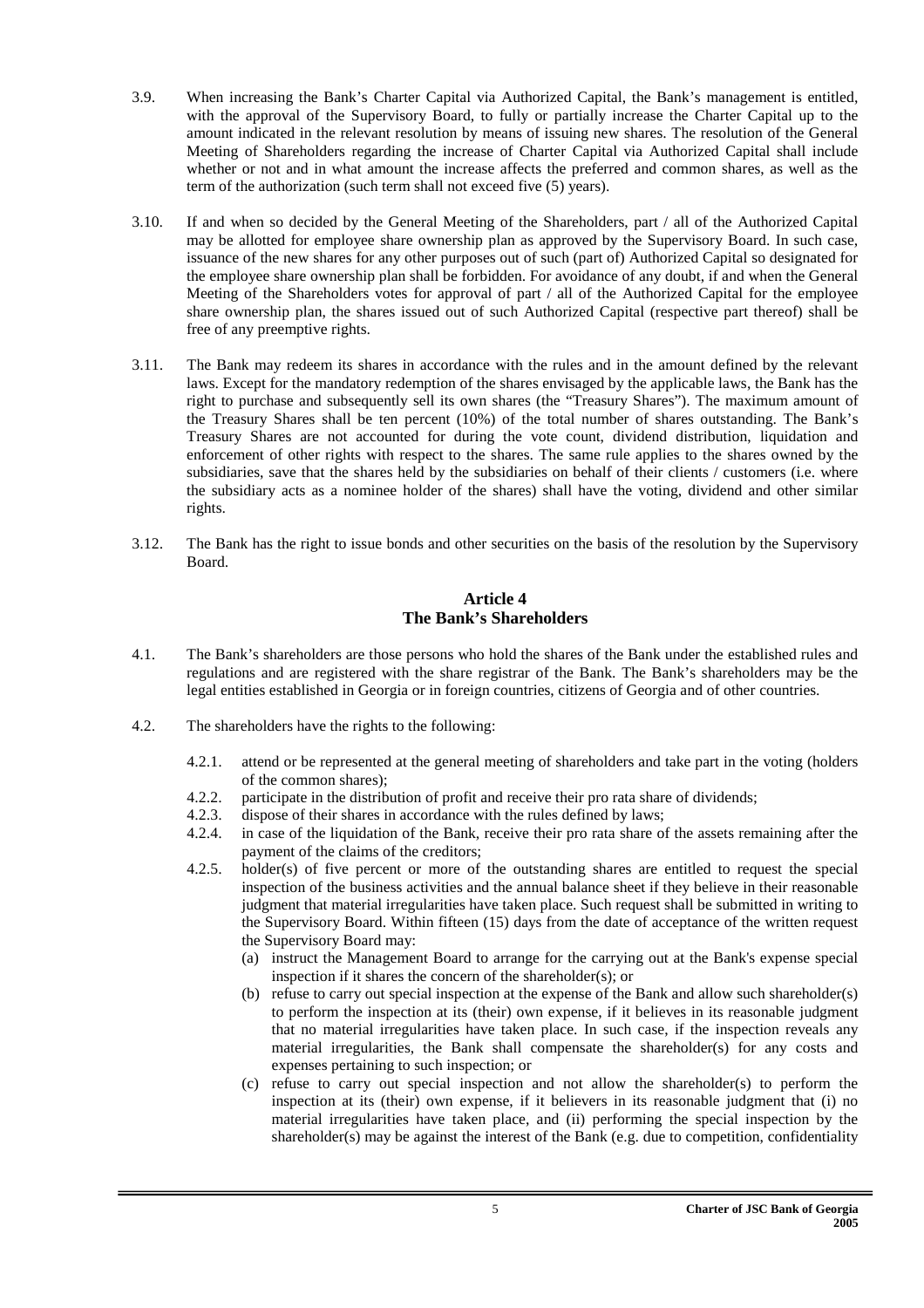or other similar matters). In such case, the shareholder(s) is (are) authorized to appeal such decision of the Supervisory Board at the appropriate court.

- 4.2.6. holder(s) of five percent or more of the outstanding shares are entitled to request that an extraordinary general meeting of shareholders be called. A written request to this effect should be submitted to the Bank's Management Board. If the Bank's Management Board does not call the extraordinary general meeting of shareholders within twenty (20) days following receipt of such request, the requesting shareholder(s) can refer to court;
- 4.2.7. any shareholder may request from the Management Board and the Supervisory Board clarifications and explanations with respect to any item included in the agenda of the General Meeting of the Shareholders. If such request is submitted in writing at least ten (10) days prior to the date of the General Meeting of the Shareholders, the request must be fulfilled or it must be discussed at the meeting as one of the items in the agenda.
- 4.2.8. the shareholders can use their voting rights for their own interests except in cases when the voting matter concerns a potential transaction between them and the Bank.
- 4.3. The shareholders of the Bank shall:
	- 4.3.1. ensure the payment of their respective contributions to the Bank's Charter Capital so that the appropriate amounts of shares are registered in their names;
	- 4.3.2. act in accordance with the rules defined in the present Charter;

#### **Article 5 Distribution of Profit and Compensation of Loss**

- 5.1. Rules of profit distribution:
	- 5.1.1. Within one (1) month from the completion of annual audit (but in any case, at least one (1) month prior to the annual General Meeting of the Shareholders), the Management Board of the Bank shall prepare a proposal on the distribution of profit and submit to the Supervisory Board for approval. If the proposal on the distribution of profit is agreed upon, the Supervisory Board and the Management Board shall submit a joint proposal to the General Meeting of Shareholders. If the Management Board and the Supervisory Board fail to reach an agreement on distribution of profit, each of them shall submit separate proposals to the General Meeting of Shareholders. The issue of distribution of profit should be resolved/approved by the General Meeting of Shareholders.
	- 5.1.2. Upon decision of the General Meeting of the Shareholders, net profit, used for dividend payout, shall be distributed among the shareholders in accordance with the rules and procedures set out in section 5.2 below. For the avoidance of doubt, the shareholders are not entitled to any other payments or compensation.
- 5.2. Dividend payout
	- 5.2.1. The General Meeting of the Shareholders shall fix the record date ("Dividend Record Date") which shall be at least fifteen (15) days after the date of the General Meeting of the Shareholders, provided that such date shall be a business day. Only the shareholders holding the Bank's shares as of the closing of the Dividend Record Date will be eligible to dividends proportionally to the shares held by them.
	- 5.2.2. The same General Meeting of the Shareholders shall also fix the dividend payout start date ("Dividend Payout Start Date"). The Dividend Payout Start Date shall be at lease fifteen (15) days after the Dividend Record Date, but any case, within two (2) months from the date of the relevant General Meeting of the Shareholders.
	- 5.2.3. The Dividend Record Date and Dividend Payout Start Date shall be published in printed media within five (5) days from the date of the relevant General Meeting of the Shareholders and the shareholders holding at least one percent (1%) of the shares shall (or such other smaller stake as might be envisaged by the applicable laws) must be notified via registered mail or in person.
- 5.3. If, according to the annual results, the annual earnings of the Bank are not sufficient to cover expenses, the Bank shall report a loss. Such loss shall be covered from the Bank's funds and retained earnings. If such funds and retained earnings are not sufficient, the loss shall be carried forward to the next fiscal year.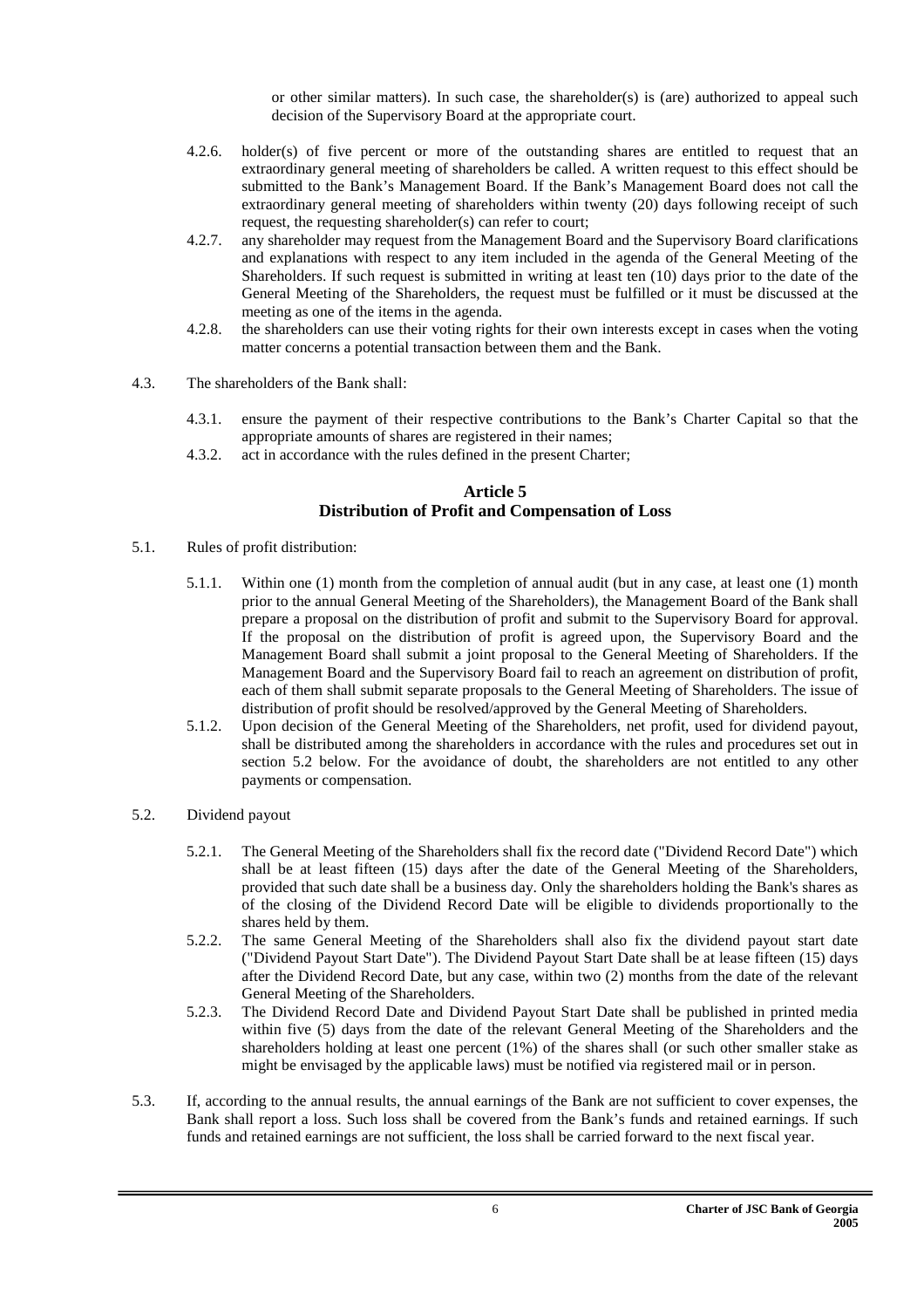5.4. The General Meeting of Shareholders shall annually elect the auditor, which shall be economically and legally independent from the Bank. The obligatory annual audit review conducted by such auditor shall include accounting procedures, balance sheet and business practice of the Bank and its subsidiaries. Immediately upon the completion of the annual audit, the full report shall be presented to the National Bank of Georgia; the Bank's financial statements and auditor's report shall also be published in accordance with the rules set by the National Bank of Georgia.

#### **Article 6 Management of the Bank**

- 6.1. The highest governance body of the Bank is the General Meeting of Shareholders.
- 6.2. The Supervisory Board oversees the activities of the Bank. Members of the Supervisory Board are elected by the General Meeting of Shareholders.
- 6.3. The Bank's day-to-day management and administration is carried out by the Management Board (Directors) appointed by the Supervisory Board. The Management Board is led by the Chief Executive Officer (General Director).

#### **Article 7 General Meeting of Shareholders**

- 7.1. Convening of the General Meeting of Shareholders:
	- 7.1.1. Ordinary General Meeting of Shareholders shall be convened by the Supervisory Board annually, not later than two (2) months following the completion of external audit of the Bank's books and in no case later than six months from the end of the prior fiscal year. Extraordinary General Meeting of Shareholders may be called from time to time by the Supervisory Board, the Management Board, or on the basis of a written request of the shareholder(s) holding at least five percent (5%) of the Bank's shares.
	- 7.1.2. Convening of the General Meeting of Shareholders will not be necessary if the shareholder holding more than seventy-five (75%) percent of the Bank's voting shares makes the decision regarding the issue on the agenda. Such decision shall be equivalent of the minutes of the General Meeting of Shareholders and shall be considered as a resolution of the General Meeting of Shareholders. In such cases the remaining shareholders shall be notified about such resolution. If more than one shareholder owns more than seventy-five (75%) percent of shares of the Bank, convening of the General Meeting of Shareholders is mandatory.
	- 7.1.3. Time, place and the agenda of the General Meeting of Shareholders shall be published in printed media at least twenty (20) days prior to the date of such General Meeting of Shareholders. Shareholders holding at least one (1%) percent of the Bank's shares should be notified about the General Meeting of Shareholders via registered mail or in person. In certain cases envisaged by the applicable laws, the shareholders holding smaller stakes in the Bank's equity shall also receive notifications.
	- 7.1.4. The Supervisory Board determines the record date for the General Meeting of Shareholders in accordance with the applicable laws.
	- 7.1.5. The General Meeting of Shareholders is capable of decision-making and the quorum is established, if attended or represented by the holders of at least half of the voting shares. If the General Meeting of Shareholders is incapable of decision-making, a new General Meeting of the Shareholders shall be convened with the same agenda and within the period determined by the Supervisory Board in accordance with the procedures set forth in section 7.1.3 above. The new General Meeting of Shareholders shall be capable of decision-making if attended or represented by the holders of at least twenty-five percent (25%) of the voting shares. If the General Meeting of Shareholders is still incapable of decision-making, a new General Meeting of Shareholders shall be convened with the same agenda and within the period determined by the Supervisory Board in accordance with the procedures set forth in section 7.1.3 above. Such General Meeting of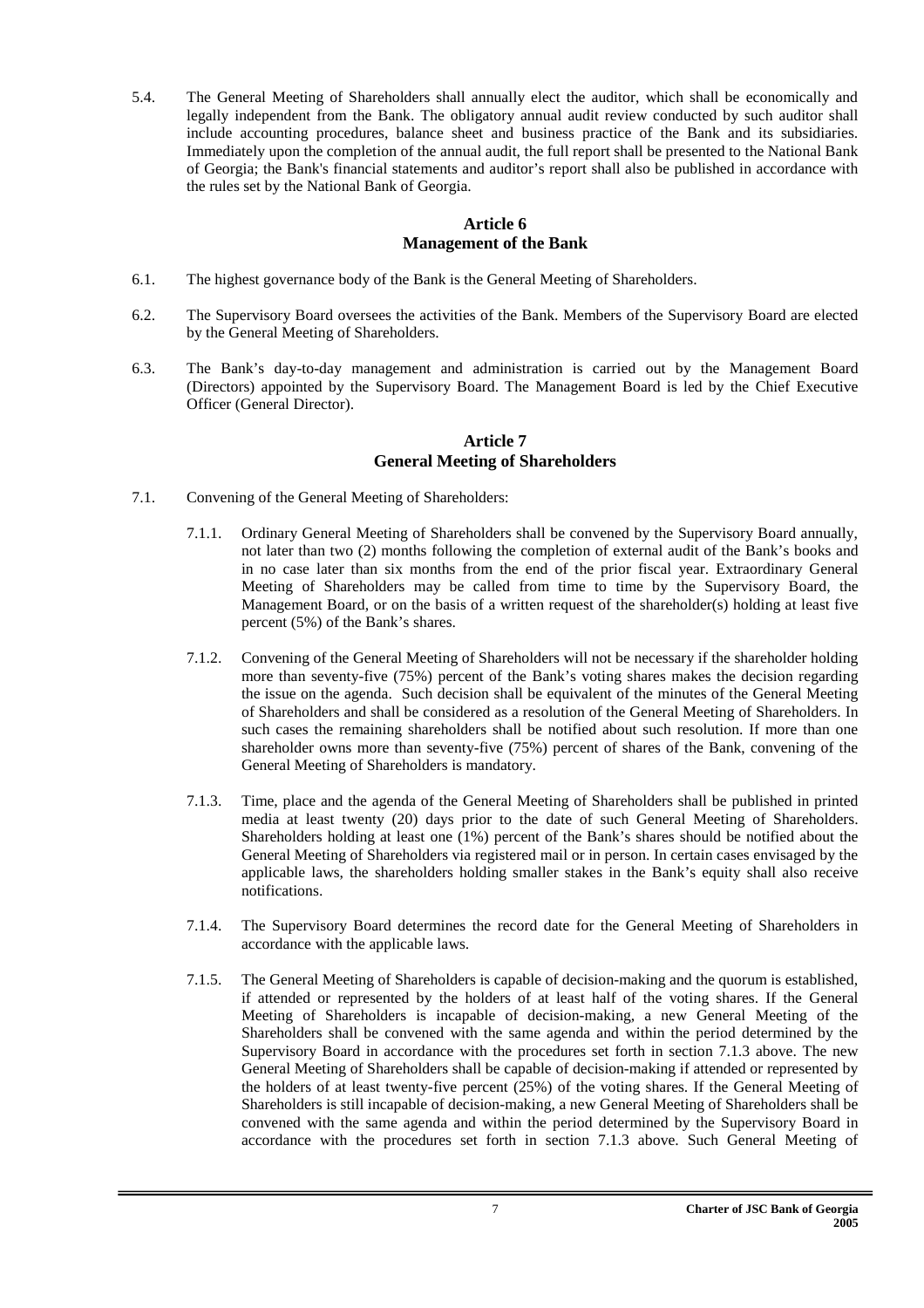Shareholders shall be capable of decision-making despite the number of attending voting shareholders or their representatives.

- 7.1.6. The General Meeting of Shareholders shall be presided by the Chairman of the Supervisory Board; in case of his absence – by the Deputy Chairman of the Supervisory Board or any other member of the Supervisory Board; in case of the absence of the members of the Supervisory Board, the General Meeting of Shareholders shall be presided by the Chief Executive Officer. In case an agenda item arises at a General Meeting whereby the person presiding faces a conflict of interest, that item shall be presided by an independent Supervisory Board member.
- 7.1.7. The minutes of the meeting shall be drawn by the secretary of the General Meeting of Shareholders and shall be certified by the notary. The minutes shall be available to any shareholder, members of the Supervisory Board and their representatives.
- 7.2. Representation at the General Meeting of Shareholders
	- 7.2.1. All shareholders registered at the share registrar as of the record date of the General Meeting of the Shareholders shall have the right to attend and vote at the meeting
	- 7.2.2. A shareholder can assign his/her/its rights to other shareholder, or any third party on the basis of power-of-attorney certified by the notary. If the trustee of the shareholder fails to present such power-of-attorney, he/she/it will be deprived of the right to attend and vote at the meeting. Representation by the nominee shareholders (including without limitation the brokers and dealers) shall be regulated in accordance with the applicable laws and regulations. Representation of the shareholders at the General Meeting of the Shareholders may also be carried out in any other manner unless prohibited by the applicable laws.
- 7.3. General Meeting of Shareholders reviews and makes resolutions on the following issues:
	- 7.3.1. Approval and amendment of the Bank's Charter (including Charter Capital, change of the corporate name, etc.), making of a decision on the Bank's liquidation;
	- 7.3.2. Making decisions on the mergers, divisions or transformations;
	- 7.3.3. Full or partial cancellation of the preemptive rights during the increase of Charter Capital;
	- 7.3.4. Approval or rejection of the proposal of the Supervisory Board or the Management Board regarding the utilization of profit, or if these bodies cannot provide a joint proposal, making a decision about the utilization of net profit;
	- 7.3.5. Election or dismissal of shareholders' representatives to/from the Supervisory Board and working out Code of Conduct for the Supervisory Board members;
	- 7.3.6. Approval of the reports of the Supervisory Board and Management Board;
	- 7.3.7. Making decision about the compensation of the members of the Supervisory Board;
	- 7.3.8. Election and dismissal of the members of the Audit Committee (including the Chairman of the Audit Committee) and making decision regarding their compensation;
	- 7.3.9. Election of the auditor and the special controller;
	- 7.3.10. Making decisions on participation in litigation against the members of the Supervisory Board and the Management Board, including the appointment of the representative in such litigation;
	- 7.3.11. Making decisions on the acquisition, sale, transfer, exchange (or such related transactions) or other encumbrance of the Bank's properties, value of which is more than fifteen percent (15%) of the equity value of the Bank;
	- 7.3.12. Approval of annual accounts;
	- 7.3.13. Making decisions in other cases provided by the law.
- 7.4. Decisions on all other issues shall be made by the Supervisory Board and the Management Board within their respective capacities.
- 7.5. The issues enumerated in Article 7.3 require the votes of the holders of more than fifty percent (50%) of the attended/represented voting shares, except for the issues listed in points 7.3.1. and 7.3.4. which require the votes of holders of more than two thirds (2/3) of the attended/represented voting shares, and issues listed in points 7.3.2. and 7.3.3. which require the votes of the holders of more than seventy-five percent (75%) of the attended/represented voting shares.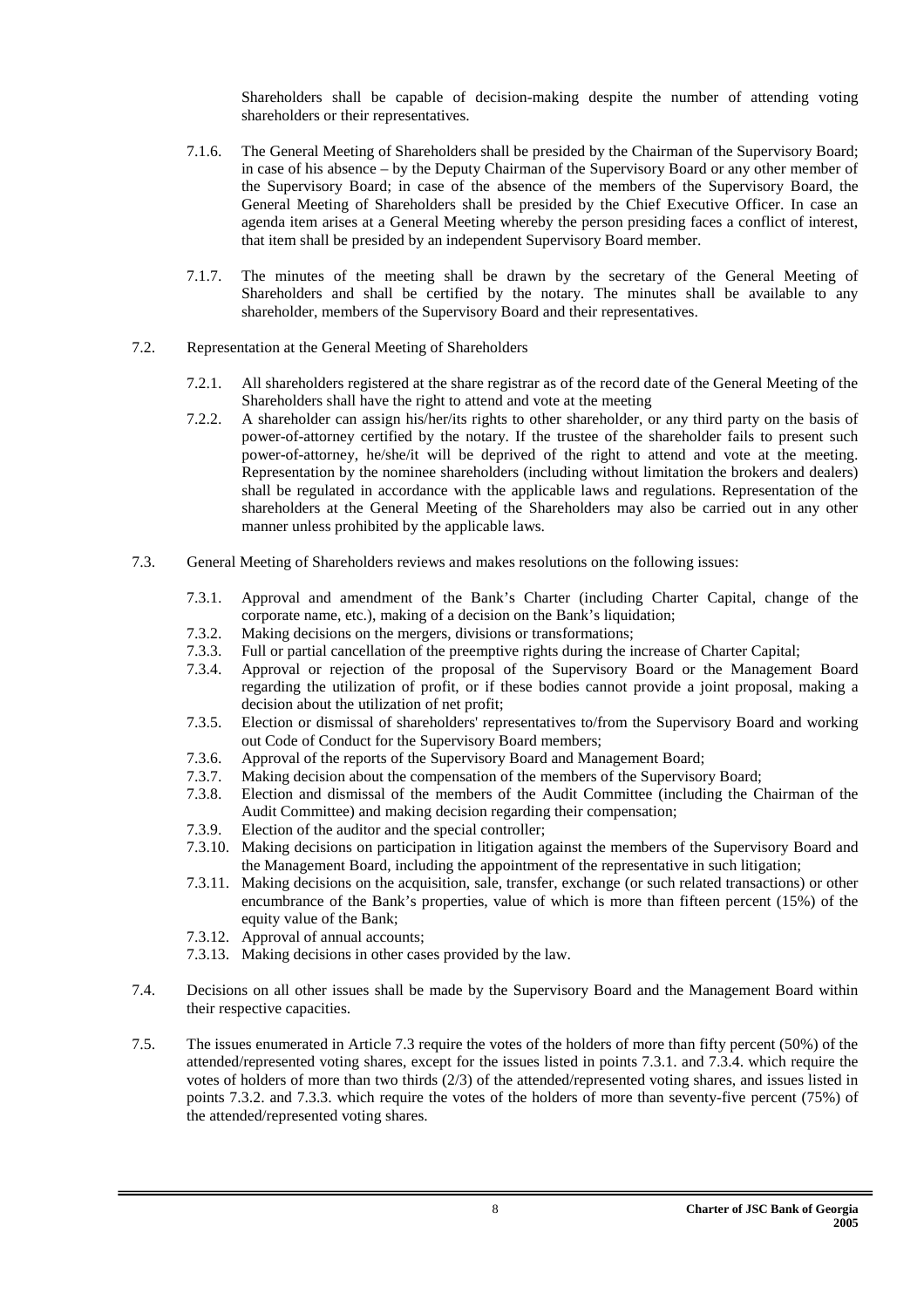#### **Article 8 Supervisory Board**

- 8.1. The Supervisory Board consists of 7 (seven) members. Members of the Supervisory Board are elected and dismissed by the General Meeting of the Shareholders. The Supervisory Board and each voting shareholder shall have the right to nominate nominees for election to the Supervisory Board.
- 8.2. Method of vote accumulation shall be used for electing the remaining members at the General Meeting of Shareholders. The method of vote accumulation entails the following:
	- a. Each voting shareholder distributes his/her/its votes between any of the nominees so that the total amount of his/her/its votes does not exceed the total amount of the shares held by him/her/it;
	- b. With his/her/its vote the shareholder can only vote for the nominee to the Supervisory Board (it is forbidden to vote against any nominee);
	- c. If the number of the nominees equals or is less than the number of members to be elected to the Supervisory Board, then each nominee who received at least one vote shall become a member of the Supervisory Board; if the number of nominees is more than the number of members to be elected to the Supervisory Board, those nominees who receive the highest number(s) of the votes will become the members of the Supervisory Board.
- 8.3. Should any of the shareholders or the group of the shareholders obtain twenty percent (20%) or more of the Bank's shares after all the Supervisory Board members are elected, then upon the occurrence of vacancy at the Supervisory Board, such shareholder or the group of the shareholders shall have the right to nominate and elect their representative to the Supervisory Board. This provision shall not be applicable if such shareholder (group of the shareholders):
	- (a) already has at least one representative to the Supervisory Board; and/or
	- (b) can without distributing its votes elect one representative to the Supervisory Board through the method of vote accumulation.
- 8.4. Unless otherwise specified by the General Meeting of Shareholders, each member of the Supervisory Board shall be elected for the period of four years, however should this period end before a new election takes place, their authority shall be prolonged until the next General Meeting of Shareholders is convened.
- 8.5. Each member of the Supervisory Board may resign from the Supervisory Board upon submitting at least four weeks prior written application to the Chairman of the Supervisory Board. New member of the Supervisory Board shall be elected not later than three months after the retirement/withdrawal of the member. Dismissal of the member of the Supervisory Board is possible by the resolution of the General Meeting of Shareholders. Such decision requires the votes of the holders of the more than 50% (fifty percent) of attended/represented voting shares.
- 8.6. A member of the Supervisory Board may not serve as a the member of the Management Board at the same time.
- 8.7. An individual cannot be the members of the Supervisory Board or he/she shall be dismissed from the Supervisory Board, if he/she is:
	- a. a member of the Supervisory Board or Management Board of more than three companies registered in Georgia;
	- b. a member of the Supervisory Board, Management Board or the Audit Committee of the other commercial bank or non-banking deposit institution registered in Georgia;
	- c. an employee of the Bank;
	- d. not eligible for Supervisory Board in accordance with applicable laws;
	- e. bankrupt.
- 8.8. The Supervisory Board elects the Chairman and the Deputy Chairman from its members. Chairman (or in case of his/her absence Deputy Chairman) convenes the meetings of the Supervisory Board and determines the agenda. Any member may add items to the agenda or request a meeting of the Supervisory Board.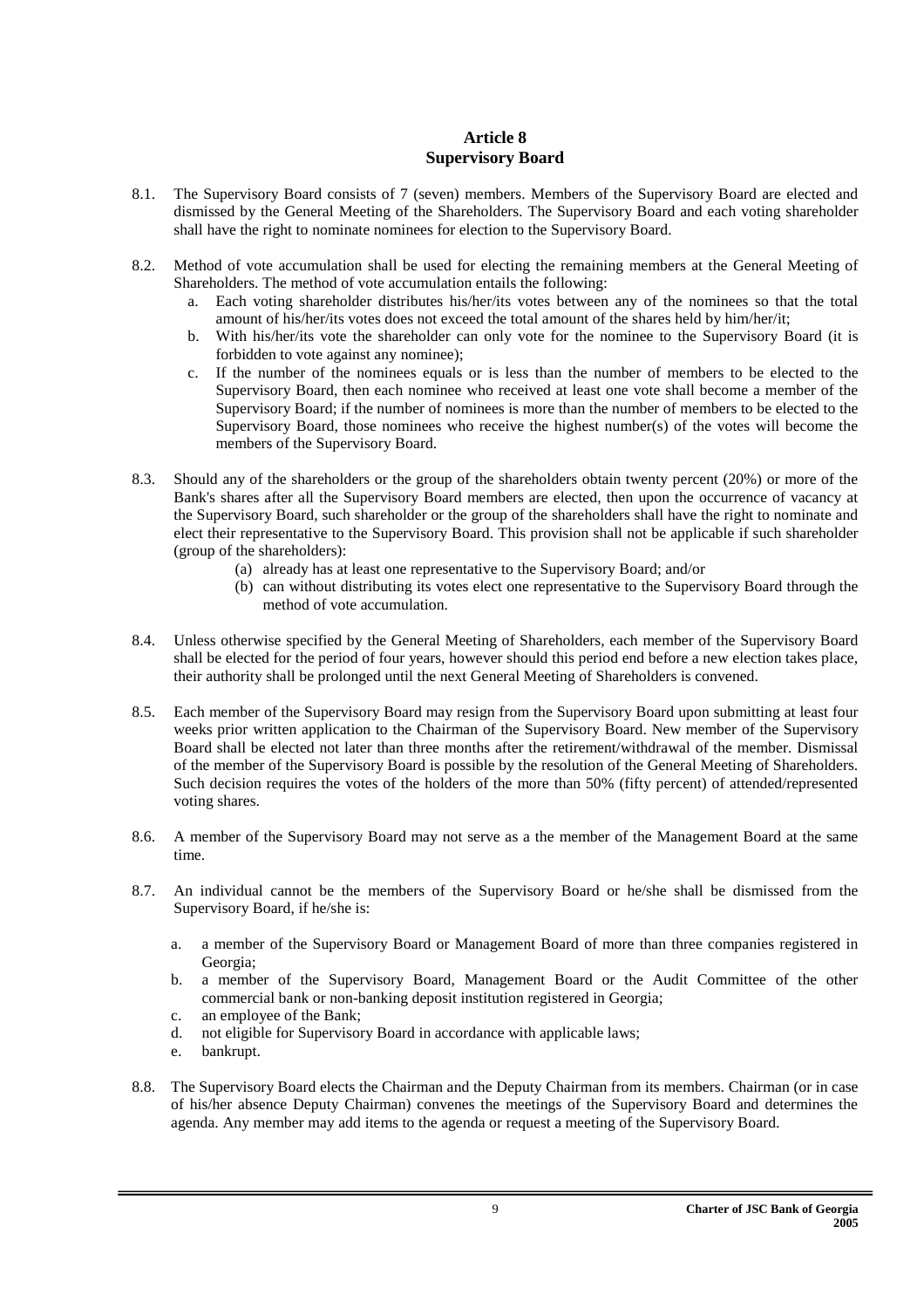- 8.9. Meetings of the Supervisory Board shall be held at least once in a quarter at the address of the Bank or any other location. A written notification with the respective agenda shall be sent at least eight days prior to the anticipated date of the meeting. With the agreement of other members, the Chairman (himself or at the request of any member) may call the meeting verbally or otherwise. The members of the Supervisory Board may be represented by other members. Each member may represent only one other member of the Supervisory Board.
- 8.10. Subject to Article 8.18 below, the Supervisory Board has the right to make decisions if more than half of the members attend or are represented at the meeting. If the Supervisory Board is not authorized to make decisions, a new meeting may be convened after three (3) working days. The new meeting will be authorized to make decisions regardless of the number of members attending or being represented at the meeting. Subject to Article 8.18 below, the decisions shall be taken by the simple majority of the votes of the Supervisory Board members, attending or represented at the meeting.
- 8.11. If agreed by the Supervisory Board members, a meeting may be held via telephone or video conference calls.
- 8.12. The minutes of the meeting and on resolutions of the Supervisory Board are drawn up by the secretary of the Supervisory Board. The minutes will be sent to all members of the Supervisory Board and approved at the earlier of (i) written agreement by all members or (ii) approval at a subsequent meeting. The minutes then are signed by the Chairman of the Supervisory Board (in case of his/her absence, Deputy Chairman of the Supervisory Board, and in case of the absence of the Deputy Chairman – by any member of the Supervisory Board). The minutes shall state the place and time of the meeting, list of the attendants, agenda, brief contents of the discussions held at the meeting and the relevant resolutions.
- 8.13. Each member of the Supervisory Board has one vote. Any member shall not participate or vote in Supervisory Board discussions regarding any agenda item where the member has a conflict of interest. Should the Chairman be so excluded, then the Supervisory Board shall select a new chairman of the meeting for the consideration of that item.
- 8.14. The Supervisory Board may decide, by simple majority, to create committees. The composition of such committees and their tasks shall be determined by the Supervisory Board. Committees shall report their conclusions and recommendations to the Supervisory Board.
- 8.15. Tasks and competence of the Supervisory Board include the following:
	- 8.15.1. Supervising the activities of the Management Board;
	- 8.15.2. Appointing and discharging the Chief Executive Officer and other Directors, concluding and terminating service contracts with them, as well as working out Code of Conduct for the Management Board members;
	- 8.15.3. Approving and amending the Bank's policy and other regulatory documents;
	- 8.15.4. Inspecting the Bank's books and property, including, inspecting the conditions of the Bank's cash, securities and goods personally, or through its members or invited experts;
	- 8.15.5. Requesting reports on the Bank's activities from the Management Board (including the dealings with the associated companies and subsidiaries) and reviewing the information provided by Internal Audit or external inspections;
	- 8.15.6. Convening an extraordinary General Meeting of the Shareholders, if necessary, for the Bank's benefit;
	- 8.15.7. Reviewing annual reports and the proposals of the Management Board on profit distribution;
	- 8.15.8. Representing the Bank in proceedings against the Bank's Chief Executive Officer and other Directors. If the matter of the responsibility of the Supervisory Board member is concerned, the Supervisory Board may submit a claim against the Chief Executive Officer (or any other Director) without the resolution by the General Meeting of the Shareholders or contrary to the decision of the General Meeting of the Shareholders;
	- 8.15.9. Approving annual budget and profit and loss plan, as well as the investments plan, assessing the obligations arising from long-term legal relations which shall be prepared and submitted by the Chief Executive Officer;
	- 8.15.10. Making decisions in other cases provided by applicable laws.
- 8.16. The responsibilities of the Management Board may not be delegated to the Supervisory Board.
- 8.17. The following activities may be carried out only with the approval of the Supervisory Board: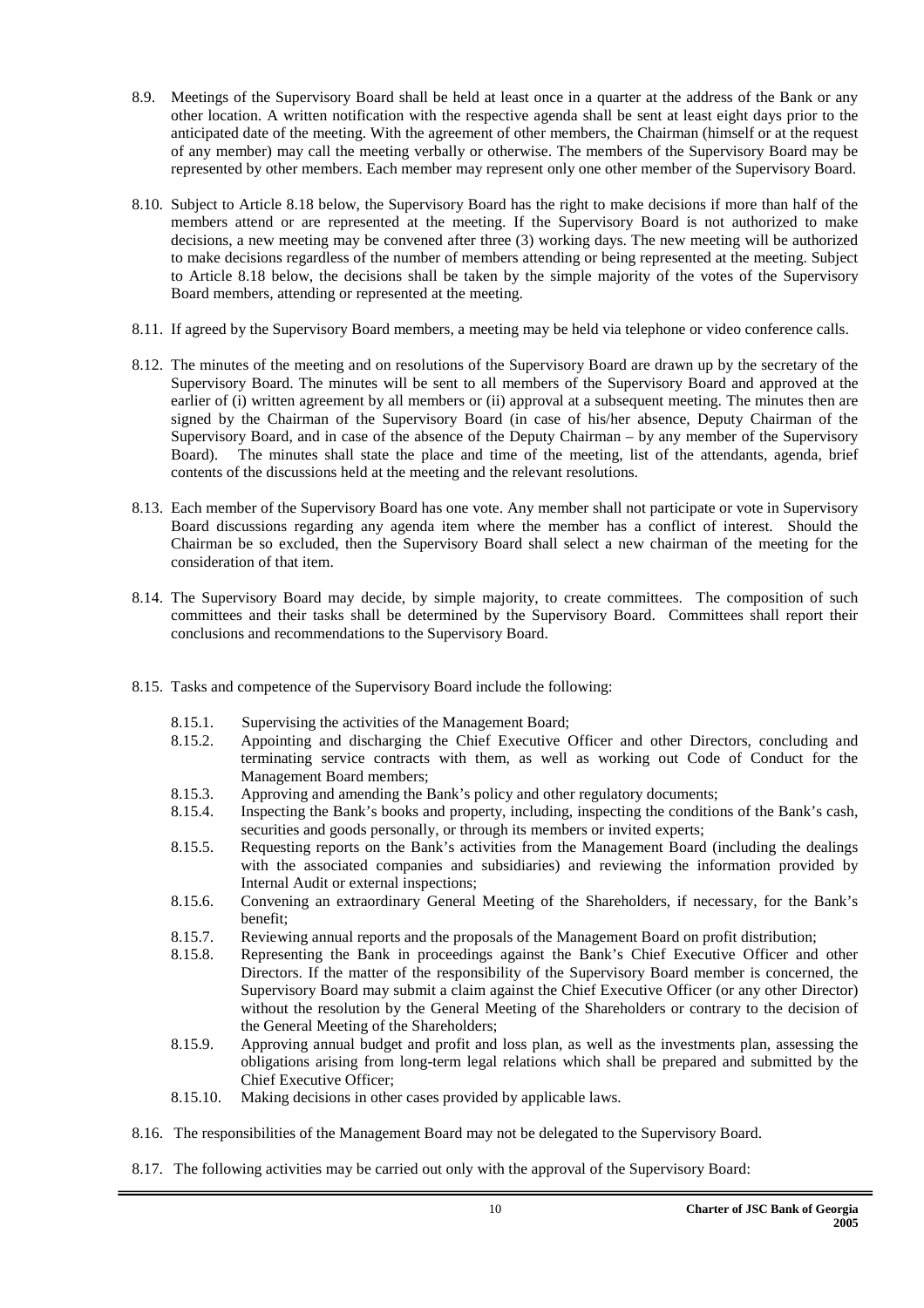- 8.17.1. Acquisition and disposal of stake in other companies if the amount of such stake/shares exceeds 50% of the total equity of such company or the volume of the transaction exceeds two and a half percent (2.5%) of the Bank's equity value as at the end of the previous calendar month;
- 8.17.2. Acquisition, transfer and encumbrance of the real estate and ownership rights, if such transaction falls outside the scope of routine economic activity of the Bank and the volume of such transaction exceeds two and a half percent (2.5%) of the Bank's equity value as at the end of the previous calendar month;
- 8.17.3. Establishment and liquidation of branches;
- 8.17.4. Investments, partial or total amount of which exceeds two and a half percent (2.5%) of the Bank's equity value as at the end of the previous calendar month;
- 8.17.5. Borrowing funds in excess of two and a half percent (2.5%) of the Bank's equity value as at the end of the previous calendar month;
- 8.17.6. Securing loans, if they fall outside the scope of routine economic activity;
- 8.17.7. Launching new type(s) of banking activity(ies) or terminating or suspending the existing type(s) of the banking activity(ies);
- 8.17.8. Determination of general principles of economic policy, business plan and strategy for the Bank's development, acceptance of annual budget and long-term liabilities;
- 8.17.9. Determination of the remuneration and/or additional benefits for the Bank's top management (Chief Executive Officer and other Management Board members, and any other top managers so selected by the Supervisory Board);
- 8.17.10. Appointment and discharge of trade representatives (procurists);
- 8.17.11. Approval of agreement(s) or contract(s) as a result of which non-recurring expense or severaltranche expenditure of the Bank exceeds one percent (1%) of the Bank's equity value as at the end of the previous calendar month;
- 8.17.12. Determination and approval of internal policies and procedures for lending, investing, foreign exchange, assets and liabilities management, their classification and adequate provisioning;
- 8.17.13. Redemption of the Bank's shares in cases envisaged by the applicable laws or effected through share buy backs (including without limitation the Treasury Shares referred to in section 3.11 above);
- 8.17.14. Other activities that may be defined by the applicable laws.
- 8.18. During the period of being of the European Bank of Reconstruction and Development (EBRD) the shareholders of the Bank the representatives of EBRD to the Supervisory Board shall attend the sittings of the Supervisory Board for making any decision concerning the following:
	- 8.18.1. authorization of the Bank to involve in any material transaction except its regular business, with its branches, subsidiaries or shareholders, or with the branches, subsidiaries and/or affiliates of the members of the Management Board, Supervisory Board and shareholders;
	- 8.18.2. the annual business plan and the Bank budget.
	- 8.18.3. election of the Management Board;
	- 8.18.4. any action, decision or recommendation which may effect the activity of the Management Board, or investments EBRD in the Bank.

In addition, any decision of the Supervisory Board on the issues given under this Article 8.18 requires 2/3 (two thirds) of votes of the Supervisory Board members, including the member of the Supervisory Board nominated by EBRD.

#### **Article 9 Management Board**

- 9.1. The Bank's day-to-day activities are carried out by the Management Board, whose members are appointed by the Supervisory Board.
- 9.2. The Management Board comprises of the Chief Executive Officer and up to four (4) Directors. The Chief Executive Officer and each Management Board Director shall be appointed by the Supervisory Board of the Bank.
- 9.3. No one can be appointed as a member of the Management Board or he/she shall be discharged, if he/she: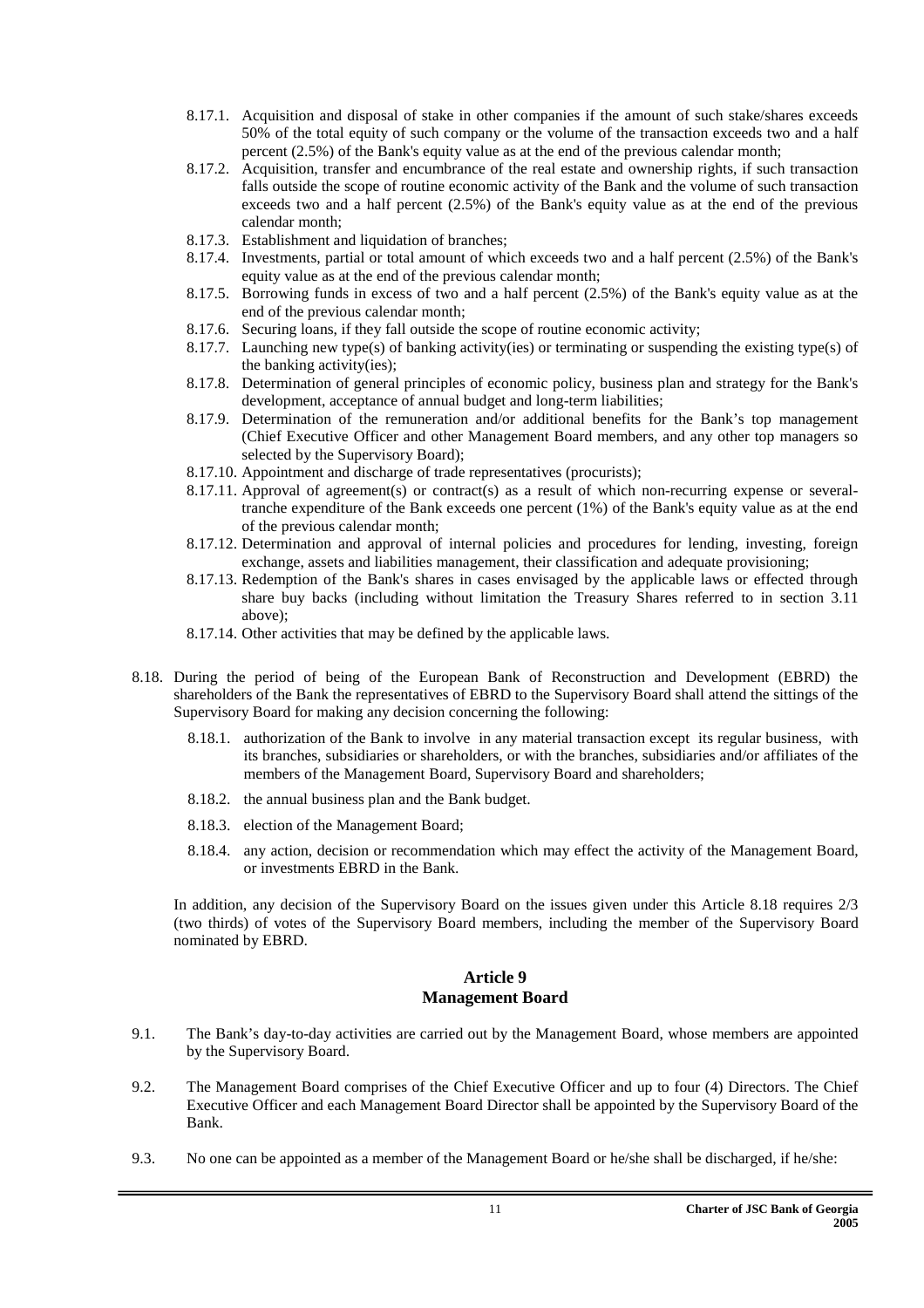- a. does not comply with the criteria for the bank management as set by the National Bank of Georgia;
- b. is a member of the Bank's Supervisory Board, or the member of the management board of another commercial bank, non-banking deposit institution and/or other enterprise;
- c. is not eligible to hold the position of a Director in accordance with the applicable laws;
- d. is bankrupt;
- e. has been convicted for economic crime and the charges have not be annulled with regard to such crime;
- f. is a spouse, child or close relative of another Management Board member.
- 9.4. Obligations of the Bank's Management Board include the follows:
	- 9.4.1. Conduct and carry out the Bank's current activities;
	- 9.4.2. Review all items prior to putting them on the agenda of the General Meeting of the Shareholders or Supervisory Board meetings, obtain all the necessary information, prepare proposals and draft resolutions;
	- 9.4.3. One month prior to the end of the fiscal year draft and present to the Supervisory Board for approval the business plan for the following year. Such business plan shall include the budget, profit & loss forecast and the Bank's investments plan;
	- 9.4.4. Review the issues of lending, settlement, financing, cash services, protection, accounting and reporting of cash and valuables of the Bank, internal controls, ensure fulfillment of the customers' interests and other major activities of the Bank;
	- 9.4.5. Decide the issues on functioning of the Bank's branches and service centers, ensuring that the managers fulfill their tasks and functions;
	- 9.4.6. Review the information provided by Internal Audit or external inspections, also the reports submitted by the branch managers and heads of the service centers, making appropriate decisions;
	- 9.4.7. Ensure the fulfillment of resolutions made by the General Meeting of the Shareholders and the Supervisory Board;
	- 9.4.8. Develop policies, office rules and any other regulatory documents, which are approved by the Supervisory Board and ensure the compliance with such policies, rules and regulatory documents;
	- 9.4.9. Decide the issues of selection, dismissal, training and remuneration of the staff (provided that the Management Board shall consider the recommendations of the Supervisory Board regarding the certain top managers);
	- 9.4.10. Deal with any other issues which may be assigned to the Management Board (or its individual members) by the Supervisory Board and/or the General Meeting of the Shareholders;
	- 9.4.11. Fulfill the requirements set forth in this Charter and the applicable laws.
- 9.5. Activities of the Management Board are led by the Chief Executive Officer. For this purpose, Chief Executive Officer delegates the tasks to the Directors with the consent of the Supervisory Board.
- 9.6. Chief Executive Officer is entitled to act on the Bank's behalf without a power of attorney. In case of the absence of the Chief Executive Officer one of the Directors shall act on the Bank's behalf on the basis of power-of-attorney issued by the Chief Executive Officer.
- 9.7. Notwithstanding the provisions in sections 9.5 and 9.6 above, any transaction imposing on the Bank an obligation in excess of one (1%) of the Bank's equity value as at the end of the previous calendar month shall be authorized by the signatures of any two members of the Management Board.
- 9.8. Chief Executive Officer is responsible to the following:
	- 9.8.1. Chair meetings of the Management Board, supervise implementation of decisions of the Management Board, Supervisory Board and the General Meeting of the Shareholders, organize tasks among the Management Board members and other managers of the Bank, and issue relevant orders, instructions and other directives for these purposes;
	- 9.8.2. act independently on the Bank's behalf, subject to any possible consents and approvals of the Supervisory Board;
	- 9.8.3. submit for approval by the Supervisory Board, recommendations on the remuneration and bonuses of the Bank's employees;
	- 9.8.4. appoint and dismiss the employees in accordance with the employee recruitment plan approved by the Management Board;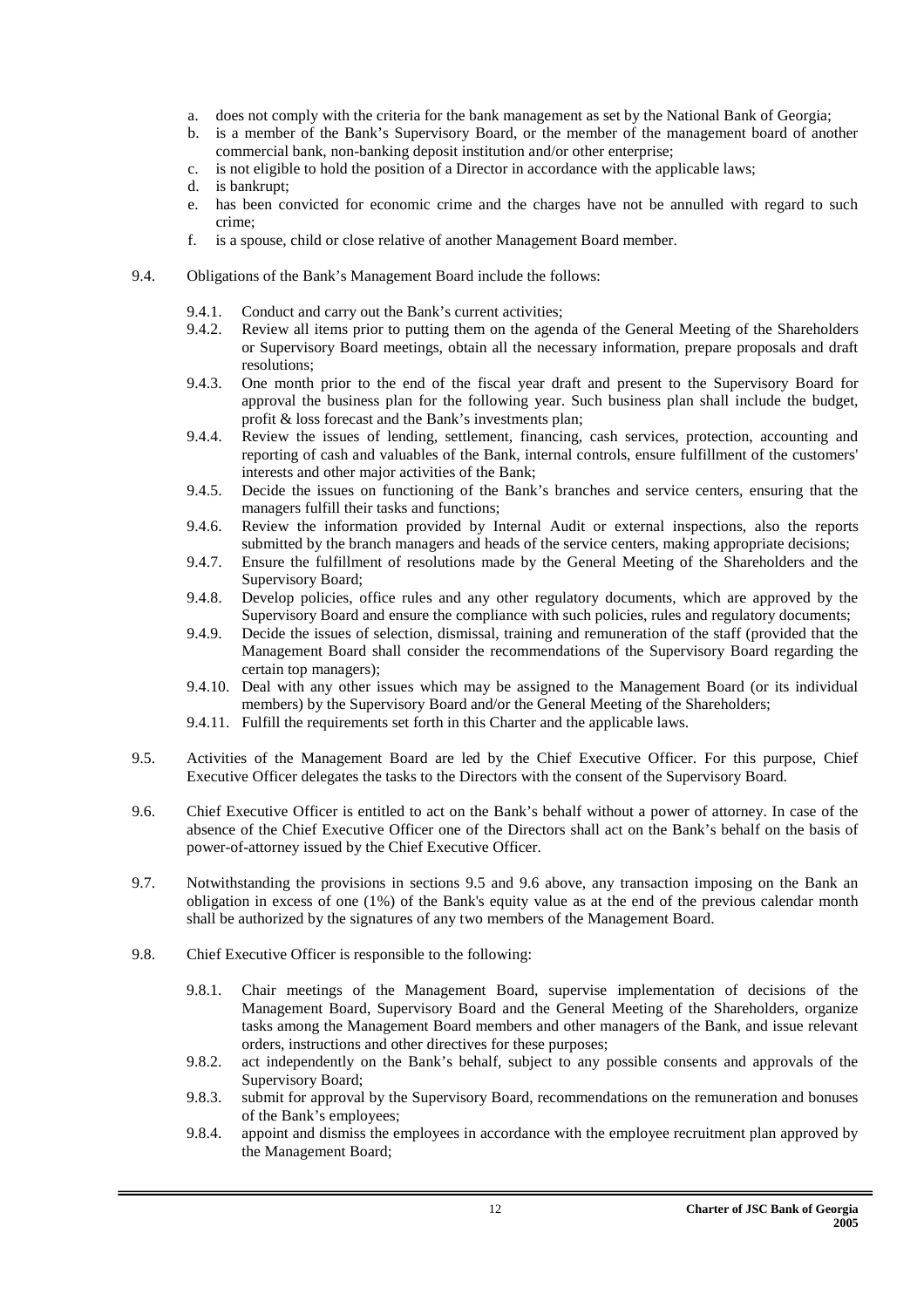- 9.8.5. carry out any other activity required for attaining the Bank's goals, except of the functions imposed on to the General Meeting of the Shareholders or the Supervisory Board.
- 9.9. Chief Executive Officer of the Bank is entitled to delegate his direct tasks to the Management Board members or the heads of the relevant departments.
- 9.10. Any member of the Management Board shall have the right to request from any Supervisory Board member that a meeting of the Supervisory Board be called and may address such meeting.
- 9.11. Rights and obligations of the members of the Management Board are defined by this Charter, resolutions of the Bank's Supervisory Board and Chief Executive Officer.

#### **Article 10 Audit Committee and Internal Controls**

- 10.1. The Bank's Audit Committee comprises of three members, who are appointed by the General Meeting of Shareholders for the term of 4 (four) years. Individual cannot be elected as a member of the Audit Committee, if he/she is a member of the Supervisory Board and the Management Board, or if he/she is not eligible for the membership of the Audit Committee according to the law.
- 10.2. Rights and obligations of the Audit Committee are as follows:
	- 10.2.1. Set the accounting and reporting rules for the Bank, supervise the compliance with such rules and inspect the Bank's books and journals through the internal audit service of the Bank;
	- 10.2.2. Supervise the compliance by the Bank with the applicable laws;
	- 10.2.3. Approve the regulations for the Bank's internal audit service and ensure the functioning of internal audit service in the Bank;
	- 10.2.4. Ensure the independence of the internal audit service from the Bank's Supervisory Board and the Management Board;
	- 10.2.5. Approve the operation plan of the internal audit service for the following fiscal year;
	- 10.2.6. Review the quarterly reports of the internal audit service, approve and present to the Supervisory Board and the Management Board audit inspections and recommendations;
	- 10.2.7. Supervise the activities of the internal audit service, ensure its compliance with quarterly and annual operation plans;
	- 10.2.8. Assess the activities carried out by the director of the internal audit service and individual auditors;
	- 10.2.9. Quarterly review and approve annual operation plan prepared by the internal audit service;
	- 10.2.10. Assess the activities of each of the employee of the internal audit service with consideration of professional skills and work attitude and make appropriate decisions;
	- 10.2.11. Together with the Bank's Supervisory Board and Management Board ensure the cooperation of internal audit service with other structural units of the Bank;
	- 10.2.12. Make recommendation to the Supervisory Board on employing / dismissal of the head and deputy head for Bank's internal audit service, as well as on remuneration of such staff;
	- 10.2.13. make recommendations (with agreement of the head of the internal audit service) to the Management Board on employing / dismissal of the other staff of internal audit service, as well as on remuneration of such staff.
- 10.3. Meetings of the Audit Committee shall be held at least once in a quarter. In the extraordinary cases, the meeting may be convened upon the request of the Supervisory Board. Audit Committee makes resolutions by the majority of votes. The attending members do not have the right to abstain from voting. Audit Committee is presided by the Chairman who is elected by the General Meeting of Shareholders.

#### **Article 11 Confidentiality**

11.1. Unless otherwise approved by the Supervisory Board, the members of the Supervisory Board and Management Board, other managers of the Bank shall not to use, publish, disseminate or disclose to any party, except of the managers or employees of the Bank whose province it is to know the same, any confidential information about the activities, expenses, financial or contractual arrangements or other agreements, transactions or other affairs of the Bank, which may come to their knowledge. They shall use